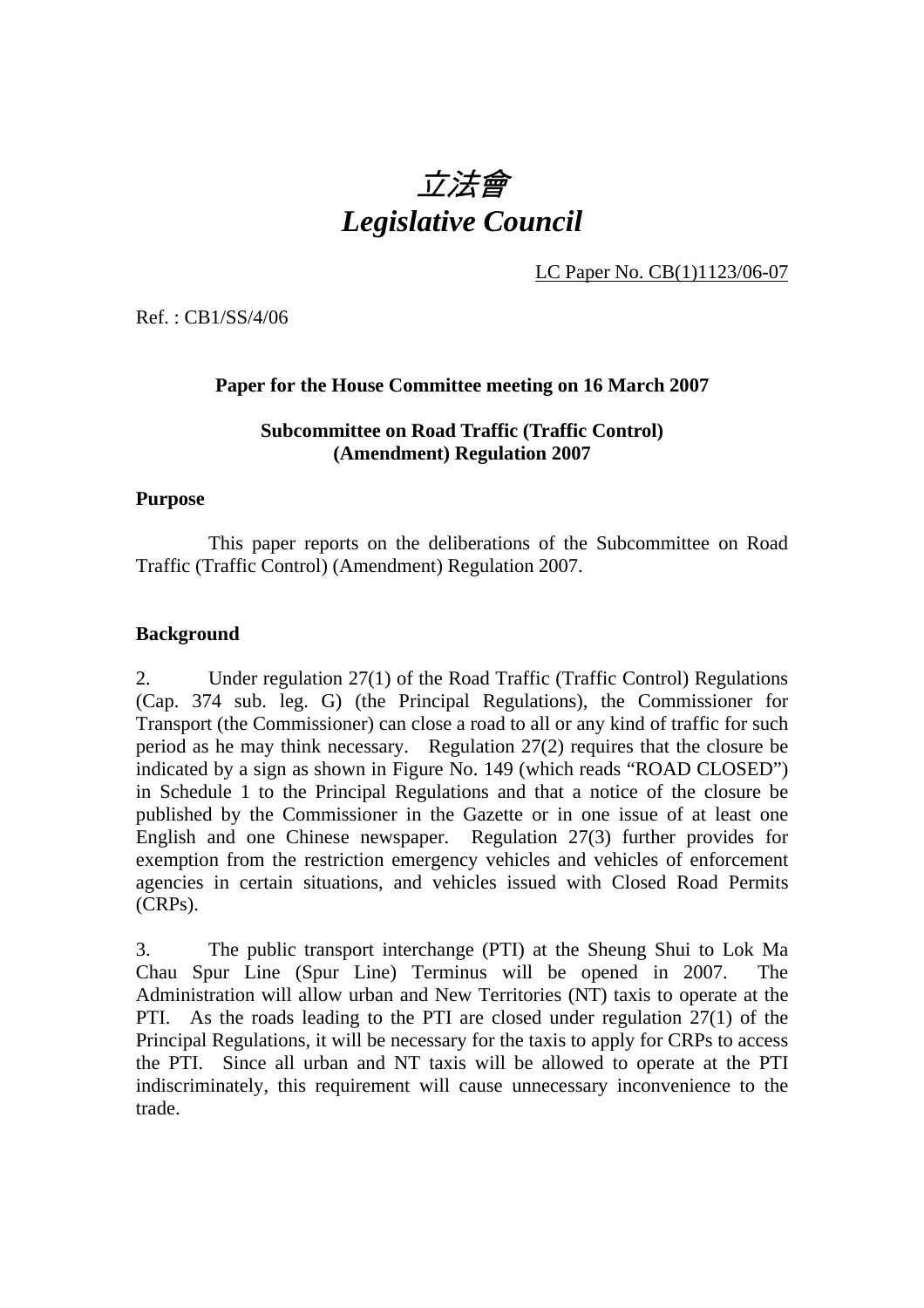4. To obviate the need for each of the 18,000 odd urban and NT taxis to apply for and be issued with a CRP, the Administration proposes to amend Regulation 27(3) of the Principal Regulations to empower the Commissioner to exempt any category of taxis from the closed road restriction in respect of such closed roads as he may specify. The proposed exemption will be in line with the respective permitted operating areas of different categories of taxis as provided for in regulation 29 of and Schedule 7 to the Road Traffic (Registration and Licensing of Vehicles) Regulations (Cap. 374 sub. leg. E). The Commissioner shall give notice of such exemption in the Gazette.

# **The Road Traffic (Traffic Control) (Amendment) Regulation 2007**

5. The Road Traffic (Traffic Control) (Amendment) Regulation 2007 (the Amendment Regulation) is made by the Secretary for the Environment, Transport and Works under sections 11 and 13 of the Road Traffic Ordinance (Cap. 374) to amend regulation 27 of and Schedule 1 to the Principal Regulations. The Amendment Regulation:

- (a) empowers the Commissioner to grant an exemption to any category of taxis from any closure of road under regulation 27(1) of the Principal Regulations; and
- (b) adds a new traffic sign (Figure No. 433) in Schedule 1 to the Principal Regulations which may be used with the traffic sign (Figure No. 149) to indicate the exception of the specified category of taxis to the particular restriction indicated by the traffic sign (Figure No. 149).

The Amendment Regulation shall come into operation on 1 April 2007.

## **The Subcommittee**

6. The House Committee agreed at its meeting on 23 February 2007 to form a subcommittee to study the Amendment Regulation. Chaired by Hon WONG Kwok-hing, the Subcommittee held a meeting with the Administration to discuss the related issues. The membership list of the Subcommittee is in **Annex A**.

7. To allow sufficient time for the Subcommittee to scrutinize the Amendment Regulation, a resolution was moved and passed at the Council meeting on 7 March 2007 to extend the scrutiny period to 28 March 2007.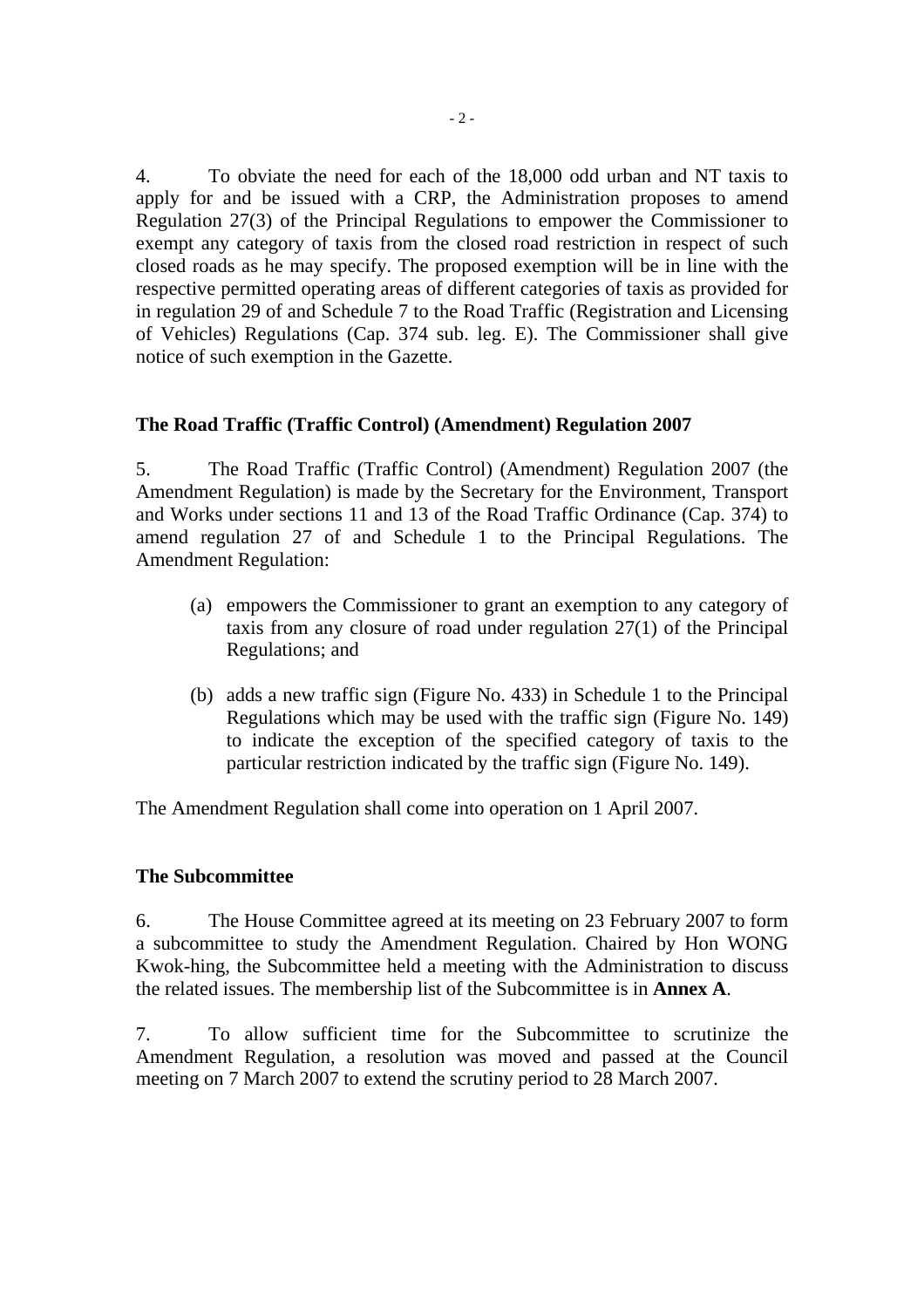# **Deliberations of the Subcommittee**

#### Scope of the Amendment Regulation

8. The Subcommittee notes that the Amendment Regulation serves to be a general empowering provision which would empower the Commissioner to exempt any category of taxis from the closed road restriction in respect of such closed roads as he may specify in the Gazette. Apart from the closed road leading to the PTI at the Spur Line Terminus, the Administration is also contemplating to exempt all urban and NT taxis from the closed road restriction in respect of the road leading to the PTI at the Hong Kong side of the new boundary crossing of Hong Kong – Shenzhen Western Corridor.

9. The Subcommittee notes that the Amendment Regulation only covers the vehicle itself but not its driver and passengers. As the two new PTIs are located within the closed area, the Security Bureau will introduce relevant subsidiary legislation under the Public Order Ordinance (Cap. 245) to allow drivers and cross-boundary passengers of urban and NT taxis to access the PTIs without closed area permits. The Subcommittee considers that the Administration should coordinate these two pieces of related legislative amendments so as to avoid the undesirable situation whereby a taxi can gain access to the two new PTIs located within the closed area but not its driver and passengers. The Administration informs the Subcommittee that the Security Bureau is currently working on the related subsidiary legislation to allow drivers and cross-boundary passengers of urban and NT taxis to access the PTIs without closed areas permits. The Commissioner will also take into account the actual commissioning dates of the PTI before exercising his power to grant exemption to urban and NT taxis from the closed road restriction so as to avoid the situation mentioned by the Subcommittee.

10. The Subcommittee has also examined whether the power granted to the Police to stop any vehicles from entering any sections of roads will be undermined as a result of the Amendment Regulation to allow urban and NT taxis to operate at the PTIs in the new control points. The Administration advises that the Police could stop vehicles from entering the roads if necessary, and the Police have been consulted on the legislative proposal.

#### Traffic arrangements

11. The Subcommittee has expressed concern about the traffic conditions in the vicinity of the PTIs at the new control points as the whole taxi fleet, amounting to some 18 000 vehicles, would be allowed to access the PTIs. It has requested the Administration to closely monitor the traffic situation after the commissioning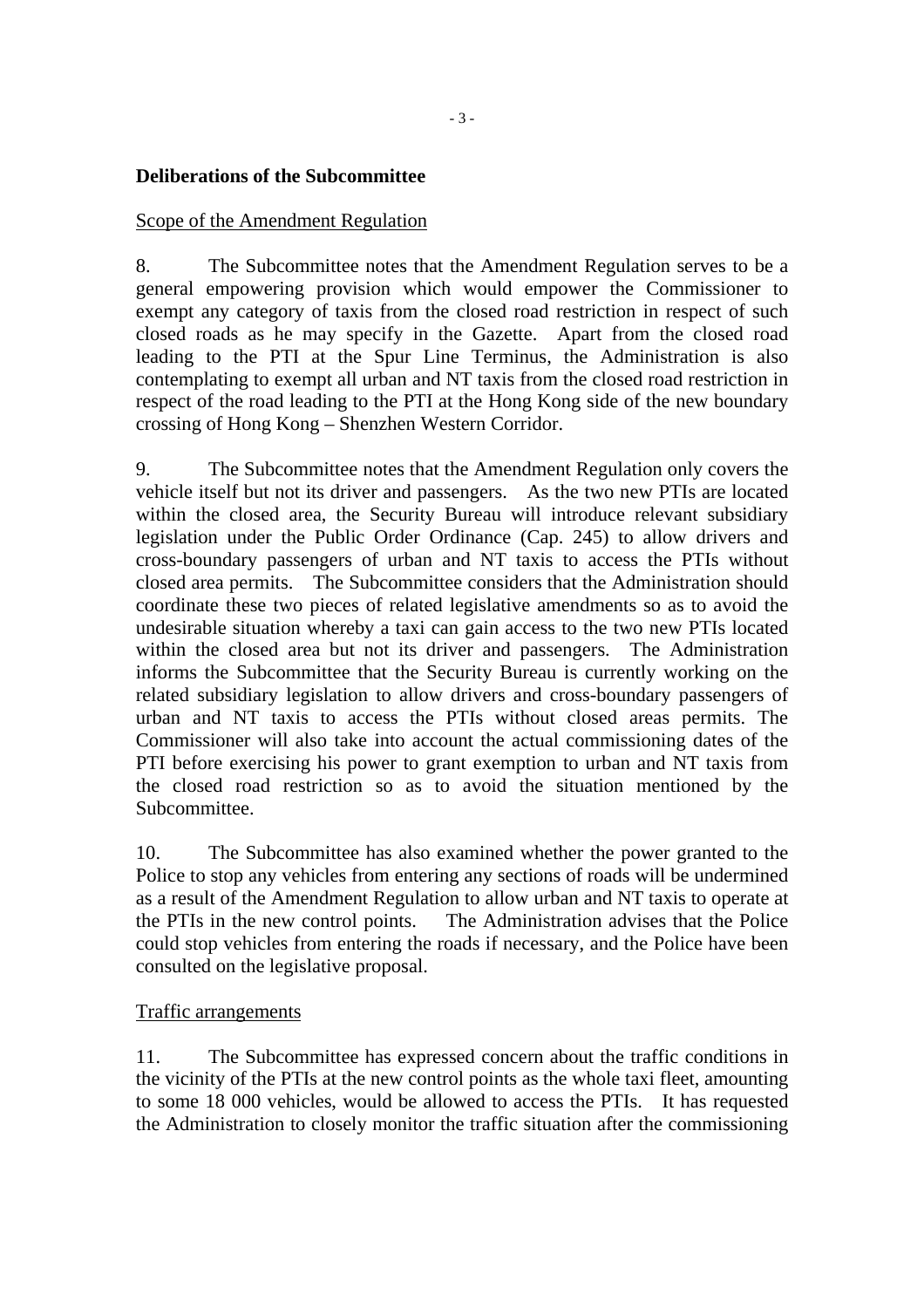of the new control points and put in place adequate measures to mitigate the likely traffic impacts.

12. The Administration advises that it will closely monitor the demand for public transport services and the resultant traffic impacts associated with the proposal to allow urban and NT taxis to enter the PTIs at the two new control points. Police officers will also assist to regulate traffic as and when necessary.

13. In order to better regulate the taxi traffic into the PTIs to avoid congestion in the Lok Ma Chau Spur Line Control Point and its approaching roads, the Administration will introduce a chit system, similar to the one used in the Lok Ma Chau Control Point (LMCCP), and will identify taxi holding area outside the new control point for the queuing of empty taxis which want to enter the PTI. The Administration will also engage security guards at the taxi stand and the designated taxi holding area to maintain orderly operation of taxis.

14. In the course of deliberations, concerns have been raised over the appropriateness of deploying security guards who have no statutory power to take up duties relating to traffic regulation in the PTI and the taxi holding area. The Administration explains that the arrangement is more cost-effective and has worked well in the case of the LMCCP. The taxi trade and the Police also consider the arrangement acceptable. If necessary, police officers will be requested to provide the necessary assistance. The Administration will also closely monitor the situation to see if additional manpower is necessary.

15. The Administration also agrees to explore the suggestion put forward by the Subcommittee for installing an electronic display system at appropriate locations to inform taxi drivers of the latest queuing situation inside the PTI.

## Security concerns

16. On the security front, members generally consider that law and order inside the control points should not be compromised as a result of the proposed arrangement for allowing urban and NT taxis to operate there. With the sudden increase in the number of vehicles who have the right to go inside the closed area, the Subcommittee has expressed concern about the resultant security risks such as smuggling of illegal immigrants.

17. The Administration explains the background to the proposals to designate PTIs inside the new control points which were made in response to requests made by members of the Transport Panel and the Finance Committee. Whilst it may be on the safe side to restrict all vehicles to enter the closed area for security reasons, the Administration advises that it will put in place adequate measures to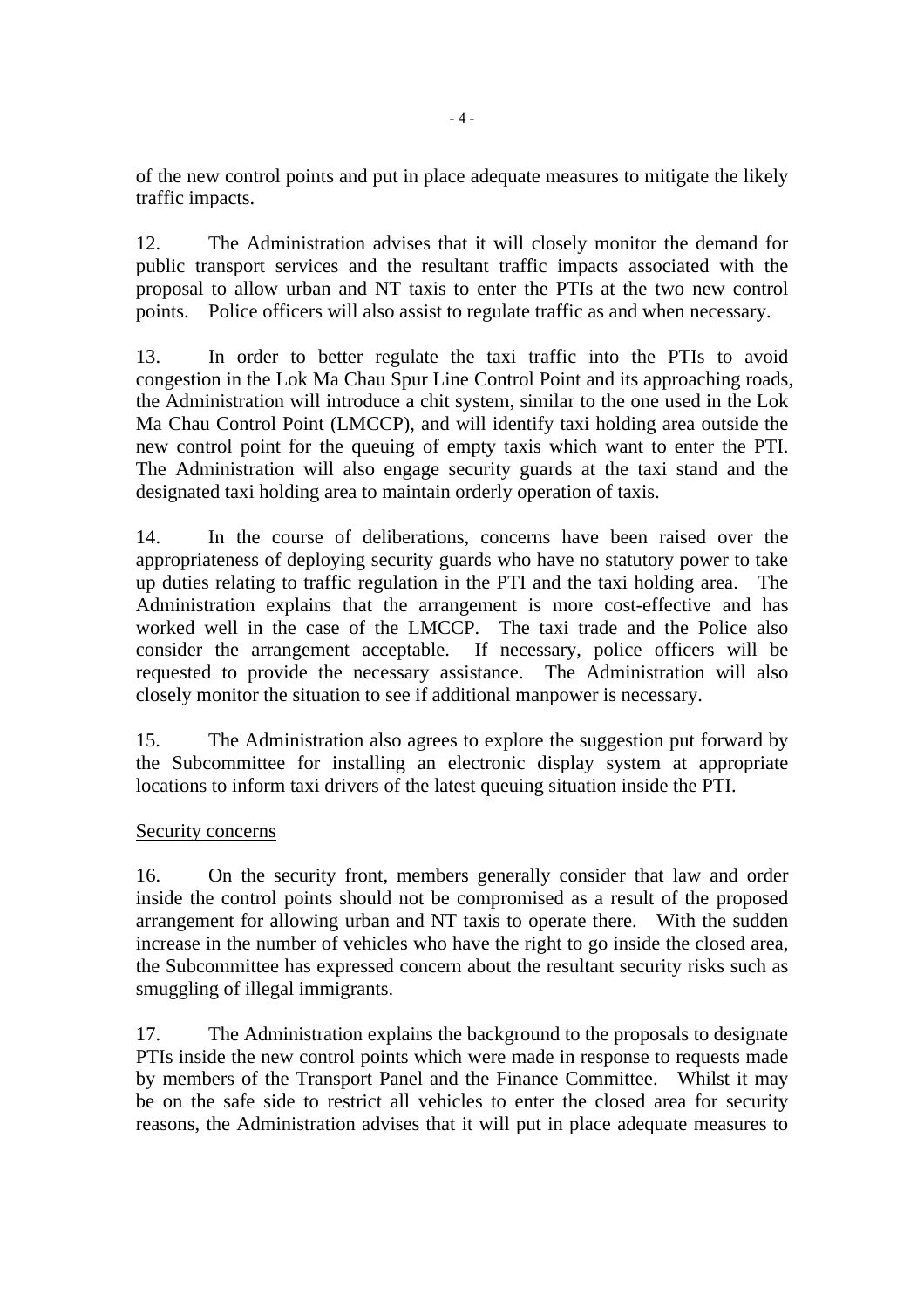ensure an orderly operation of taxis in the new control points. With the introduction of the proposed chit system, the number of vehicles entering the Spur Line PTI will be limited. The roads leading to the PTI will also be designated as 24-hour restricted zones and all vehicles will be prohibited from carrying out loading or unloading activities there. Further, closed-circuit televisions will be installed en-route for security monitoring purposes.

18. The Subcommittee is in support of the Amendment Regulation. The Subcommittee and the Administration will not make any amendment to the Amendment Regulation.

#### **Advice sought**

19. The House Committee is invited to note the deliberations of the Subcommittee.

Council Business Division 1 Legislative Council Secretariat 15 March 2007